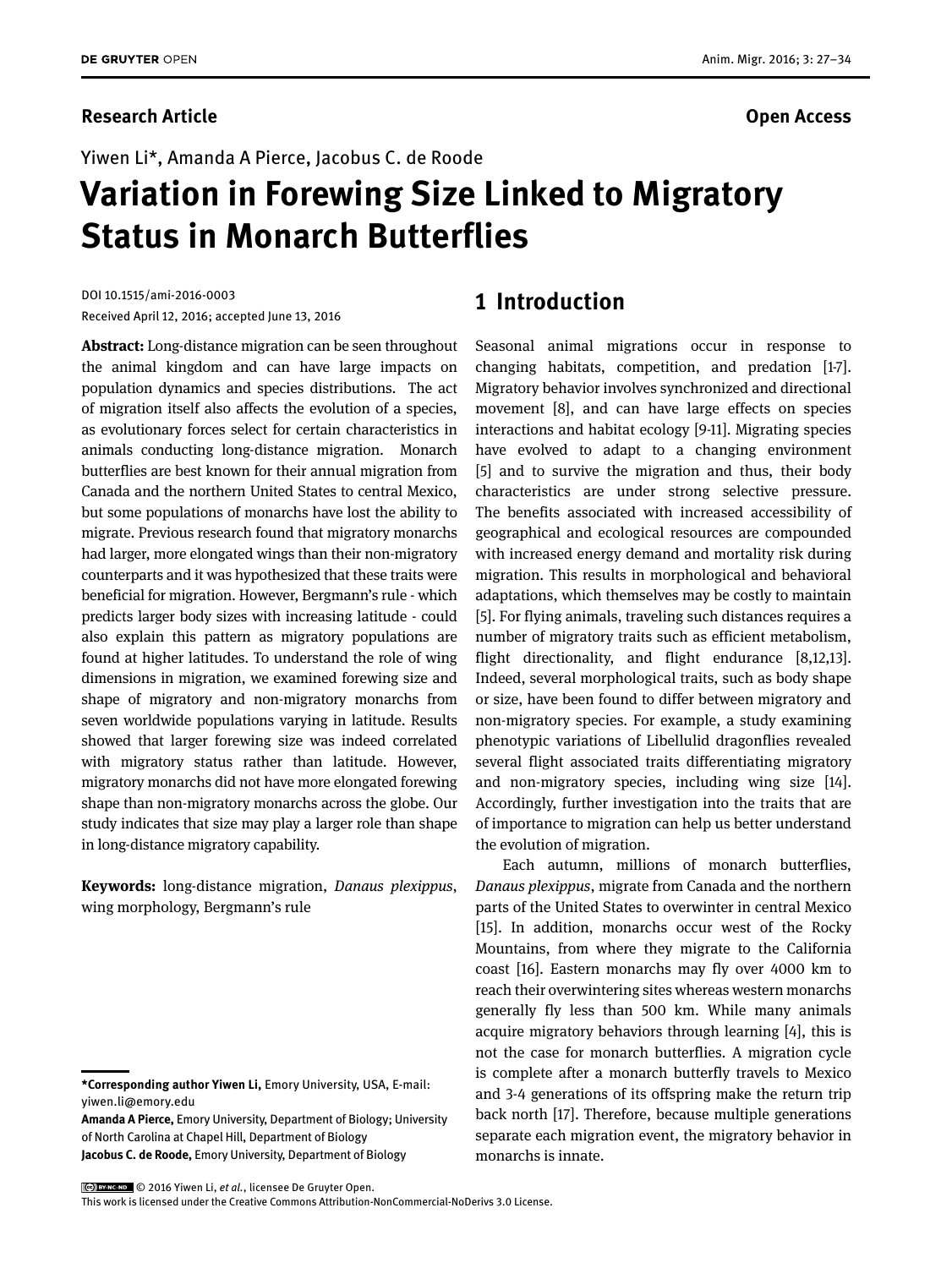Although the annual migration of monarch butterflies is a renowned phenomenon, monarchs have colonized many parts of the world where they have formed nonmigratory populations [18,19]. These populations not only differ in migratory status, but are also genetically differentiated and have been shown to differ in the Collagen IV alpha-1 gene, which is involved in muscle development and efficiency [18-20]. Previous work on wing morphology by Altizer & Davis (2010) indicated that migratory monarchs from eastern and western North America have larger wings than non-migratory South Florida and Hawaii monarchs and larger, more elongated wings than the non-migratory populations from Puerto Rico and Costa Rica. Both wild-caught and lab-reared monarchs supported these findings, which implies that monarch wing morphology is at least partly genetically based. However, there is a second competing hypothesis as to why the examined non-migratory monarchs had smaller wing sizes than their migratory counterparts, as studies have shown environmental factors can also impact these traits. A study on morphological adaptations of the common nightingale revealed that, rather than being associated with migration distance, elongated wings were positively associated with longitude and phenology at breeding destinations [21]. This suggests morphological changes thought to be related to long-distance migration may be driven by environmental factors at destination regions instead. Another study examined phenotypic consequences of a rapid range expansion in the damselfly, *Erythromma viridulum*, and revealed a positive correlation between latitudinal variation and body size in newly formed populations; this suggests that Bergmann's rule was maintained through dispersal [22]. Bergmann's rule states that in species that are broadly distributed, populations of larger body size tend to be found in colder environments, or increasing latitudes, while species of smaller body size are found in warmer regions, typically closer to the equator [23,24]. Because monarch butterflies have also experienced a recent range expansion to colonize a wide range of latitudes [18,19], it is important to explore the impact of latitudinal variation on monarch body traits in addition to their migratory status [18]. In the study by Altizer & Davis (2010), the butterfly populations with smallest wing sizes also happened to be those closest to the equator. In ectotherms the relationship between morphology and latitude is not solely a result of phenotypic plasticity to temperature, but can be the result of genetic differentiation among populations [25,26]. Thus, the phenotypic and genetic variation in wing morphology found by Altizer & Davis could be at least partly driven by latitudinal variation.

Therefore, the goal of this project was to assess whether forewing size and forewing shape differ based on the migratory status of monarch butterflies or whether they vary by latitude instead. If the latter, we would expect monarch populations at lower latitudes to have

smaller wings and monarchs at higher latitudes to have larger wings. However, if migration is instead driving this pattern, we would expect wing size and shape variation to be determined by migratory status. We included monarch butterflies previously caught during 2007-2012 that differ in migratory status, and included non-migratory populations from varying latitudes. We examined the forewing size and shape differentiation among migratory monarch butterflies from eastern and western North America, and non-migratory monarchs from South Florida, Hawaii, Spain, Morocco, and Aruba.

# **2 Methods**

## **2.1 Geographic sampling locations**

We used monarchs from eastern North America, western North America, South Florida, Hawaii, Spain, Morocco, and Aruba (Figure 1). Collection years and latitude of sampling site are listed in Table 1. All monarchs were netcaptured as adults by scientists and migratory monarchs were captured during the migration season. Latitudes for eastern and western United States monarchs are not listed because these samples were collected at migratory stopover and overwintering locations, not where monarchs developed and resided during the breeding season. The western overwintering location of Pismo Beach, CA has been shown to receive the most migrants coming from the northern region of the intermountain west [27]. The eastern site in St. Marks, Florida is a stopover location for monarchs traveling along the eastern seaboard [28]. Sample numbers and mean forewing measurements are listed in Table 2.

### **2.2 Wing measurements**

We focused on forewings because the previous study by Altizer & Davis (2010) indicated that monarch forewings cover the majority of their hindwings during soaring flying, and thus forewing morphology is more likely to contribute towards the exposed wing surface area. Forewings were scanned and the Fovea Pro plugin (Reindeer Graphics, Inc., Asheville, NC) for Adobe Photoshop was used to measure forewing area, length, breadth and perimeter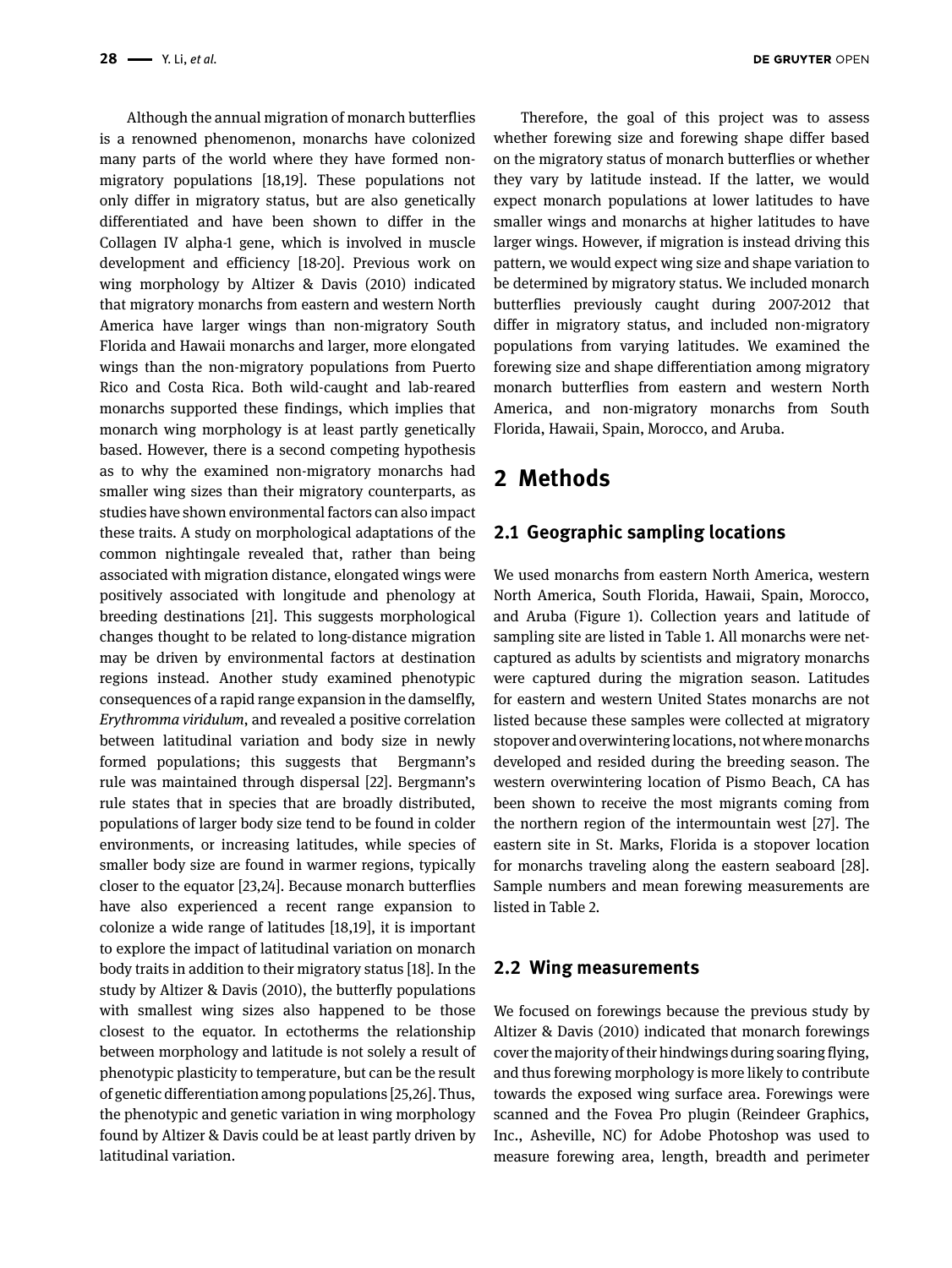

**Figure 1.** Sampling locations of seven migratory and nonmigratory monarch butterfly populations. Sample sizes are within parentheses.

| <b>Sampling location</b> | Sampling city/region | <b>Migratory Status</b> | <b>Year collected</b> | Latitude |  |
|--------------------------|----------------------|-------------------------|-----------------------|----------|--|
| western US               | Pismo Beach, CA      | Migratory               | Feb. 2008             |          |  |
| eastern US               | St. Marks, FL        | Migratory               | Oct. 2007             |          |  |
| South Florida            | Miami                | Non-migratory           | <b>April 2011</b>     | 25.7753  |  |
| Aruba                    | Noord                | Non-migratory           | lan. 2012             | 12.5667  |  |
| Hawaii                   | Hawaii; Maui; Kauai  | Non-migratory           | Nov. 2009             | 21.3114  |  |
| Spain                    | Cordoba              | Non-migratory           | Sept. 2012            | 37.8833  |  |
| Morocco                  | Belyounech           | Non-migratory           | Oct. 2012             | 35.1714  |  |

**Table 1.** Sampling data information: location, year and latitude.

(Figure 2). Forewing area in millimeter<sup>2</sup> was measured of the total forewing surface region, length in millimeters was measured from the distal tip to the thorax attachment point of the forewing, breadth in millimeters was perpendicular to the length, and perimeter was measured in millimeters for the entire forewing. From this we calculated aspect ratio, by dividing length by breadth of the forewing, and roundness, by using the equation  $4*\pi*$  area/ (perimeter)<sup>2</sup>, as described in Altizer & Davis (2010). Using Principal Component Analysis (PCA), forewing area, length, and width were reduced into one variable to measure forewing size, while forewing aspect ratio and roundness were reduced to a second variable to measure forewing shape. ANOVA using population as the fixed effect variable and Tukey's Test were then performed to examine the forewing size and shape differences among the migratory and nonmigratory populations. We also tested for the effect of



**Figure 2.** Monarch butterfly photograph, indicating forewing measurements: area (grey shading with blue border), length (yellow arrow), breadth (green arrow), and perimeter (red border).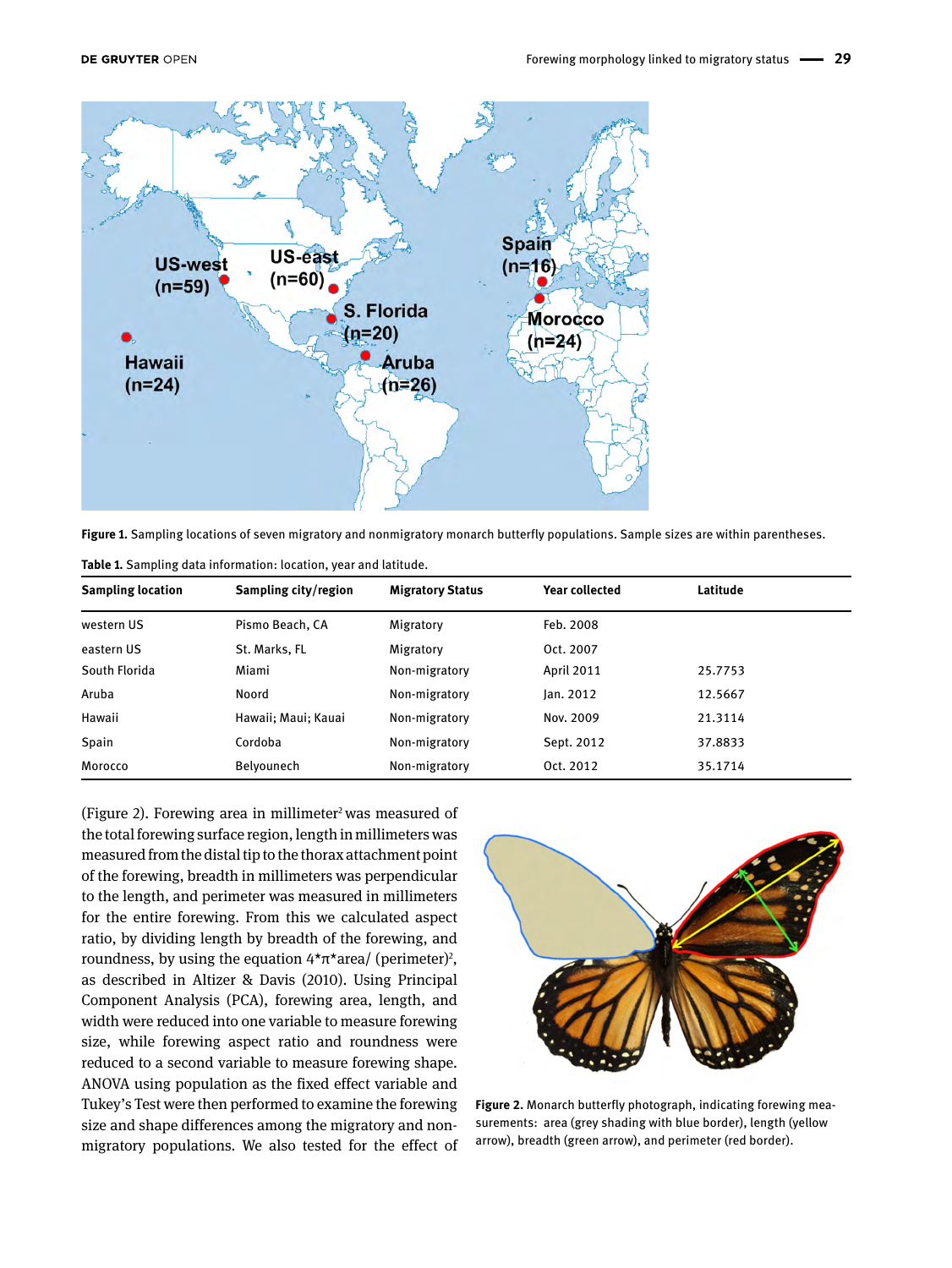|  |  |  | Table 2. Mean forewing dimensions. Means are shown separately for males and females $(\pm S\mathsf{E})$ . |
|--|--|--|-----------------------------------------------------------------------------------------------------------|
|--|--|--|-----------------------------------------------------------------------------------------------------------|

| Sex    | Population | N  | Length (mm)  | Breadth (mm)  | <b>Aspect Ratio</b> | Area $(mm2)$   | Roundness         |
|--------|------------|----|--------------|---------------|---------------------|----------------|-------------------|
| Male   | eastern US | 40 | 51.946±0.257 | 26.358±0.162  | $1.972 \pm 0.008$   | 865.220±8.828  | $0.663 \pm 0.002$ |
|        | western US | 36 | 51.003±0.255 | 25.868±0.141  | 1.972±0.007         | 837.908±8.129  | $0.664 \pm 0.002$ |
|        | S. Florida | 14 | 48.618±0.659 | 24.868±0.308  | 1.955±0.014         | 775.912±18.911 | $0.661 \pm 0.004$ |
|        | Aruba      | 17 | 44.414±1.132 | 23.520±0.582  | $1.912 \pm 0.012$   | 682.712±32.030 | $0.686 \pm 0.003$ |
|        | Hawaii     | 10 | 47.574±0.880 | 24.333 ±0.428 | 1.955±0.015         | 737.184±23.345 | $0.661 \pm 0.006$ |
|        | Spain      | 8  | 48.474±0.426 | 24.827±0.311  | 1.954±0.019         | 776.952±16.027 | $0.680 \pm 0.004$ |
|        | Morocco    | 14 | 48.242±0.986 | 23.977±0.586  | 2.016±0.085         | 744.276±30.472 | $0.662 \pm 0.005$ |
| Female | eastern US | 20 | 50.633±0.484 | 25.735±0.283  | 1.969±0.008         | 826.185±16.662 | $0.665 \pm 0.003$ |
|        | western US | 23 | 51.174±0.390 | 26.070±0.188  | 1.963±0.009         | 844.022±11.086 | $0.665 \pm 0.003$ |
|        | S. Florida | 6  | 48.477±1.713 | 24.964±1.001  | $1.941\pm0.015$     | 788.981±54.473 | $0.675 \pm 0.004$ |
|        | Aruba      | 9  | 44.414±0.600 | 23.208±0.323  | 1.914±0.011         | 665.206±17.078 | $0.681 \pm 0.003$ |
|        | Hawaii     | 14 | 48.043±0.602 | 24.536±0.329  | 1.959±0.041         | 760.131±17.541 | $0.672 \pm 0.003$ |
|        | Spain      | 8  | 47.229±1.221 | 24.067±0.562  | $1.962 \pm 0.019$   | 737.622±33.177 | $0.676 \pm 0.007$ |
|        | Morocco    | 10 | 48.287±0.925 | 24.374±0.481  | 1.982±0.011         | 756.003±27.497 | $0.667 \pm 0.002$ |

migratory vs. non-migratory type using model comparison and a linear mixed effects model with migratory status as a fixed effect and population as a random effect using the lme4 package [29]. Finally, to test whether forewing size was correlated with latitude, we performed a correlation analysis for non-migratory monarch populations using the rcorr function in the Hmisc package [30]. All statistical analyses were performed in R 3.1.2 [31]. Each analysis was performed separately for males and females and corrected for multiple comparisons using a Bonferroni adjustment  $(p=0.025)$ .

## **3 Results**

### **3.1 Wing morphology**

Migratory monarchs from eastern and western North America had significantly larger wings, but their wings were not consistently more elongated than those of nonmigratory monarchs (Figure 3). ANOVA and Tukey's test confirmed the largest difference in forewing size was between North American migratory populations (US-east and US-west) and non-migratory Aruba monarchs for both males (US-east vs. Aruba, p<0.01; US-west vs. Aruba, p<0.01) and females (US-east vs. Aruba, p<0.01; US-west vs. Aruba, p<0.01). Pairwise comparisons among populations for male and female wing size are shown in Table 3. Overall, migratory status was found to affect wing size in males (χ<sup>2</sup>(1)=8.67, p=0.003) and females (χ<sup>2</sup>(1)=8.88, p=0.003).

ANOVA and Tukey's test also showed significant differences in forewing shape between North American migratory populations and Aruba non-migratory monarchs for both males (US-east vs Aruba, p<0.01; US-west vs Aruba, p<0.01) and females (US-east vs Aruba, p<0.01; US-west vs Aruba, p<0.01). In all of these cases, migratory monarchs had more elongated wings than the non-migratory Aruba monarchs. Additionally, with respect to forewing shape, male Aruba monarchs had significantly less elongated forewings than males in Morocco and S. Florida (p<0.015) while female Aruba monarchs had significantly less elongated forewings than females in Morocco ( $p<0.01$ ). While migratory populations were found to have more elongated wings than the nonmigratory Aruba population, we did not find an overall effect of migratory status on wing shape in either males  $(\chi^2(1)=0.70, p=0.40)$  or females  $(\chi^2(1)=2.39, p=0.12)$ .

### **3.2 Latitude**

In the non-migratory populations, we also tested whether the variation in forewing size was due to latitudinal differences rather than migratory status. We performed a correlation analysis examining male forewing size and population latitude and did not find a significant relationship  $(r=0.77, p=0.13)$ . Similarly, we found no significant relationship between latitude and female forewing size  $(r=0.47, p=0.43)$ . We also did not find a significant relationship between latitude and forewing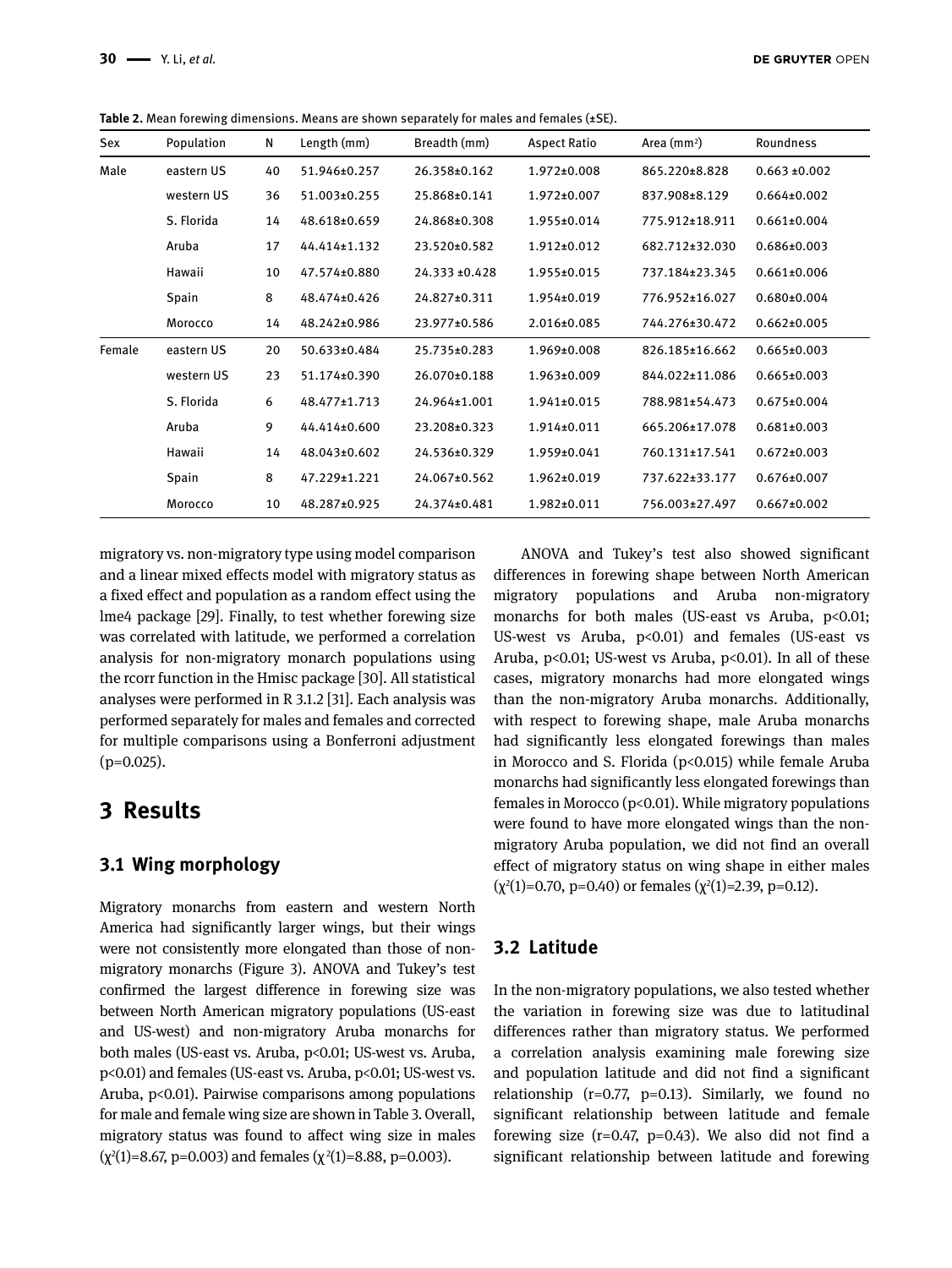



**Figure 3**. Average male and female forewing size and shape from migratory monarchs (eastern and western North America) and nonmigratory monarchs (South Florida, Hawaii, Spain, Morocco, and Aruba). The y-axes represent the average (±1 s.e.) forewing size (greater PCA-size means larger wings) and forewing shape (greater PCA-shape means more elongated wings) among different monarch populations, as based on principal component analysis. The non-migratory populations are ordered along the x-axis by decreasing latitude. Migratory monarchs (US-east and US-west) had significantly larger forewing size than non-migratory populations (South Florida, Hawaii, Spain, Morocco, and Aruba). In contrast, migratory monarchs did not show a strong pattern of forewing elongation comparing to the non-migratory populations. Aruba monarchs had significantly less elongated forewings than many populations.

| Male   | Population | East                                                                                                                                                              | West                                                                                                                                     | Morocco | <b>Spain</b> | S. Florida | Hawaii    | Aruba     |
|--------|------------|-------------------------------------------------------------------------------------------------------------------------------------------------------------------|------------------------------------------------------------------------------------------------------------------------------------------|---------|--------------|------------|-----------|-----------|
|        | East       |                                                                                                                                                                   | $E = W$                                                                                                                                  | E>M     | E>S          | E>5.F      | E>H       | E>A       |
|        | West       | $W = E$                                                                                                                                                           |                                                                                                                                          | W > M   | $W = S$      | $W = S.F$  | W>H       | W>A       |
|        | Morocco    | M <e< td=""><td>M<w< td=""><td></td><td><math>M = S</math></td><td><math>M = S.F</math></td><td><math>M=H</math></td><td><math>M=A</math></td></w<></td></e<>     | M <w< td=""><td></td><td><math>M = S</math></td><td><math>M = S.F</math></td><td><math>M=H</math></td><td><math>M=A</math></td></w<>     |         | $M = S$      | $M = S.F$  | $M=H$     | $M=A$     |
|        | Spain      | S E                                                                                                                                                               | $S = W$                                                                                                                                  | $S=M$   |              | $S = S.F$  | $S=H$     | S>A       |
|        | S. Florida | S.F E                                                                                                                                                             | $S.F=W$                                                                                                                                  | $S.F=M$ | $S.F = S$    |            | $S.F = H$ | S.F>A     |
|        | Hawaii     | H <e< td=""><td>H<w< td=""><td><math>H = M</math></td><td><math>H = S</math></td><td><math>H = S.F</math></td><td></td><td><math>H = A</math></td></w<></td></e<> | H <w< td=""><td><math>H = M</math></td><td><math>H = S</math></td><td><math>H = S.F</math></td><td></td><td><math>H = A</math></td></w<> | $H = M$ | $H = S$      | $H = S.F$  |           | $H = A$   |
|        | Aruba      | A <e< td=""><td>A<w< td=""><td><math>A=M</math></td><td>A &lt; S</td><td>A &lt; S.F</td><td><math>A=H</math></td><td></td></w<></td></e<>                         | A <w< td=""><td><math>A=M</math></td><td>A &lt; S</td><td>A &lt; S.F</td><td><math>A=H</math></td><td></td></w<>                         | $A=M$   | A < S        | A < S.F    | $A=H$     |           |
| Female | Population | East                                                                                                                                                              | West                                                                                                                                     | Morocco | <b>Spain</b> | S. Florida | Hawaii    | Aruba     |
|        | East       |                                                                                                                                                                   | $E = W$                                                                                                                                  | $E=M$   | $E = S$      | $E = S.F$  | $E=H$     | E>A       |
|        | West       | $W = E$                                                                                                                                                           |                                                                                                                                          | $W = M$ | W > S        | $W = S.F$  | W>H       | W>A       |
|        | Morocco    | $M = E$                                                                                                                                                           | $M = W$                                                                                                                                  |         | $M = S$      | $M = S.F$  | $M=H$     | $M=A$     |
|        | Spain      | $S = E$                                                                                                                                                           | S <w< td=""><td><math>S=M</math></td><td></td><td><math>S = S.F</math></td><td><math>S=H</math></td><td><math>S = A</math></td></w<>     | $S=M$   |              | $S = S.F$  | $S=H$     | $S = A$   |
|        | S. Florida | $S.F = E$                                                                                                                                                         | $S.F=W$                                                                                                                                  | $S.F=M$ | $S.F = S$    |            | $S.F=H$   | $S.F = A$ |
|        | Hawaii     | $H = E$                                                                                                                                                           | H <w< td=""><td><math>H = M</math></td><td><math>H = S</math></td><td><math>H = S.F</math></td><td></td><td><math>H = A</math></td></w<> | $H = M$ | $H = S$      | $H = S.F$  |           | $H = A$   |
|        | Aruba      | A <e< td=""><td>A<w< td=""><td><math>A=M</math></td><td><math>A = S</math></td><td><math>A = S.F</math></td><td><math>A=H</math></td><td></td></w<></td></e<>     | A <w< td=""><td><math>A=M</math></td><td><math>A = S</math></td><td><math>A = S.F</math></td><td><math>A=H</math></td><td></td></w<>     | $A=M$   | $A = S$      | $A = S.F$  | $A=H$     |           |

**Table 3**. Forewing Size Comparison. Males and females are compared in separated tables. Sizes are considered to be equal if they are not significantly different from one another using an α=0.025 cut-off value.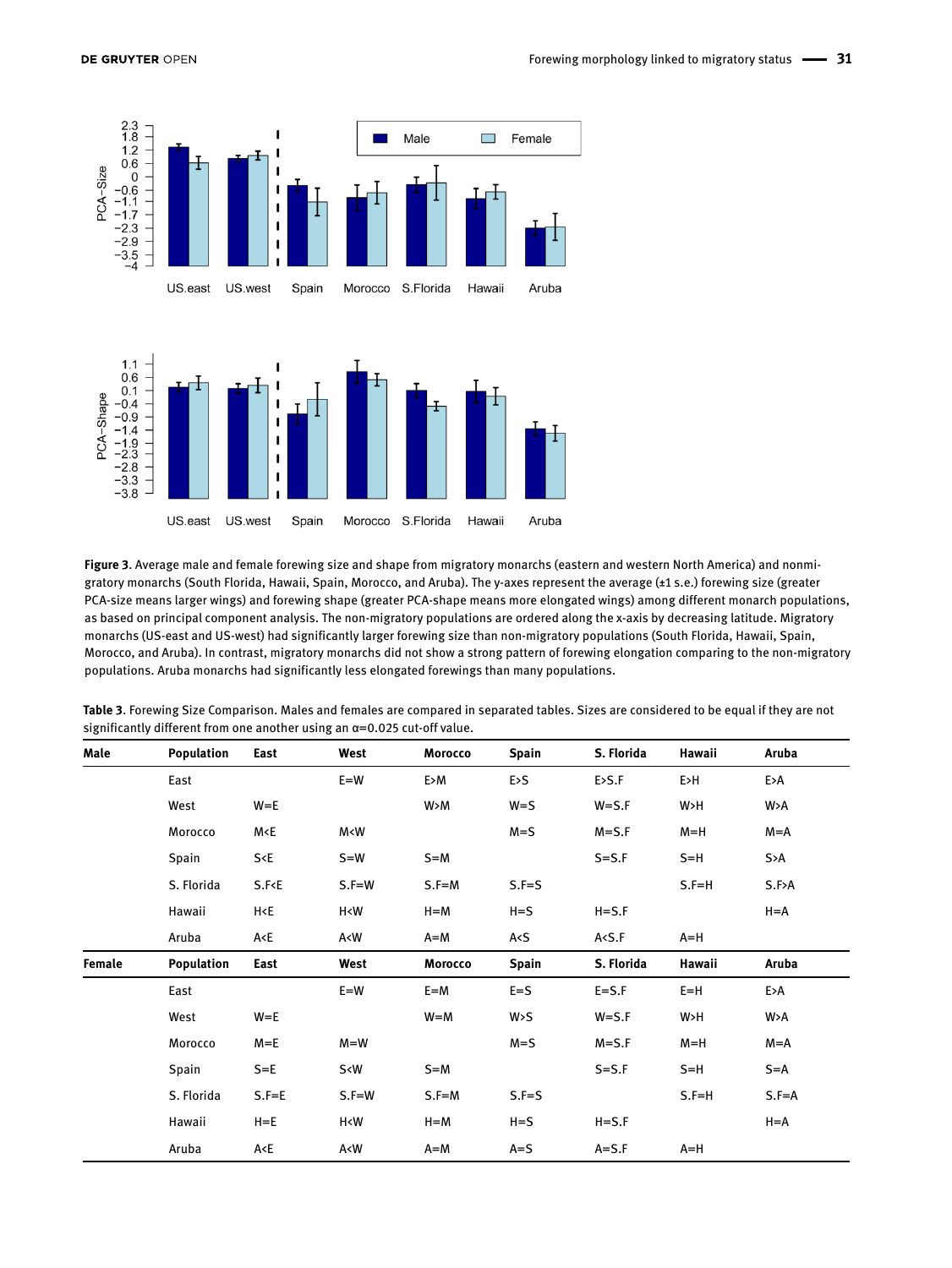shape in non-migratory males ( $r=0.47$ ,  $p=0.42$ ) or females  $(r=0.78, p=0.12)$ .

# **4 Discussion**

Our study quantified phenotypic traits that are important in facilitating long-distance migration. To perform long distance migration, migratory monarchs evolved morphological and physiological adaptations to develop more efficient metabolism, perform flight directionality, and enhanced flight endurance [19,32-34]. Analyzing traits linked to migratory status of monarch butterflies provides us with insights into how evolutionary selective pressures favor certain characteristics for long distance animal migration. These morphological changes of migratory traits found in monarchs are also evident and applicable to other species, which experience similar selective pressure during long-distance migration. In birds, for instance, migratory species were found to display greater wing spans to facilitate efficient flight compared to nonmigratory bird populations [35]; likewise, in dragonflies wing shape significantly varied with migratory status [36].

We determined if differences in wing size and shape were correlated with migratory status or were instead correlated with latitude and thus more consistent with Begmann's rule. Bergmann's rule states that larger body sizes tend to be found at increasing latitudes, while smaller body sizes tend to be located in warmer regions and closer to the equator [23,24]. Our results found no relationship between monarch butterfly forewing size and population latitude and instead found that forewings were significantly larger in migratory versus non-migratory monarchs. This is similar to the Altizer & Davis (2010) study on monarch wing morphology which showed that eastern and western North American migratory populations have larger wings compared to non-migratory populations in South Florida, Hawaii, Puerto Rico and Costa Rica. It would therefore seem that it is indeed migratory status, rather than latitudinal differences, that best explains the differences in forewing size.

Aerodynamic theory suggests that greater wing size is crucial for long-distance migration [37] and a previous study revealed that birds with larger wing size fly faster than birds with smaller wing sizes given the same amount of energy input [21]. This phenomenon of energy conservation with greater wing size is therefore beneficial for long-distance migratory species, as the traveling conditions are less predictable and food sources along the route could be scarce. For migratory monarchs, more efficient flying with less energy being consumed

per distance flown could result in fewer stopovers and would provide a quicker and more likely arrival at the final destination. In contrast, non-migratory monarch populations in South Florida, Hawaii, Spain, Morocco, and Aruba are not under strong selective pressure for long-distance travel, and our results confirmed that they developed smaller forewings. Shorter forewings allow for slow and more controlled flight [38], which may be beneficial for non-migratory, resident monarchs.

Our results also indicate that forewing shape does not significantly differentiate eastern and western North America migratory monarchs from the non-migratory monarch populations. Butterflies in general utilize a combination of efficient gliding and active flapping [39]. Theoretically, species with elongated forewings and a larger aspect ratio employ extensive gliding which lowers their energy consumption whereas species using active flapping flight display more compacted forewing shape which allows for increased maneuverability [40]. However, migrating monarchs are frequently exposed to wind drift and are known to perform intermittent gliding and soaring flight among active flight [41,42]. As suggested, more elongated forewings may be beneficial for lower energy consumption and gliding behavior, but may also hinder active flight, which is also an important part of migration. This trade-off may explain the nonsignificant forewing shape differences among migratory and non-migratory monarch populations.

While the Altizer and Davis (2010) study found that eastern monarchs, which travel the longest migratory distances, had more elongated forewings than most nonmigratory populations, when looking at wild caught eastern and western migratory monarchs they primarily found a significant difference in wing shape when compared with Costa Rica and Puerto Rico populations. This is similar to our findings in that we did not see a consistent difference in forewing shape based on migration status across all examined populations. While forewing shape may be beneficial to long-distance migration, as is the case in many other migrating species, it appears that forewing size is under greater selection in monarch butterflies. A recent study examining natal origin of western migrating monarchs found a positive relationship between distance to the overwintering location and forewing size [27]. However, the same study did not find a relationship between more elongated wings and greater migratory distance. This is in accord with our study, which suggests that forewing size, rather than shape, is an important contributor to the migratory ability of monarch butterflies. Conversely, it may be the case that changes in wing size rather than wing shape evolve faster in the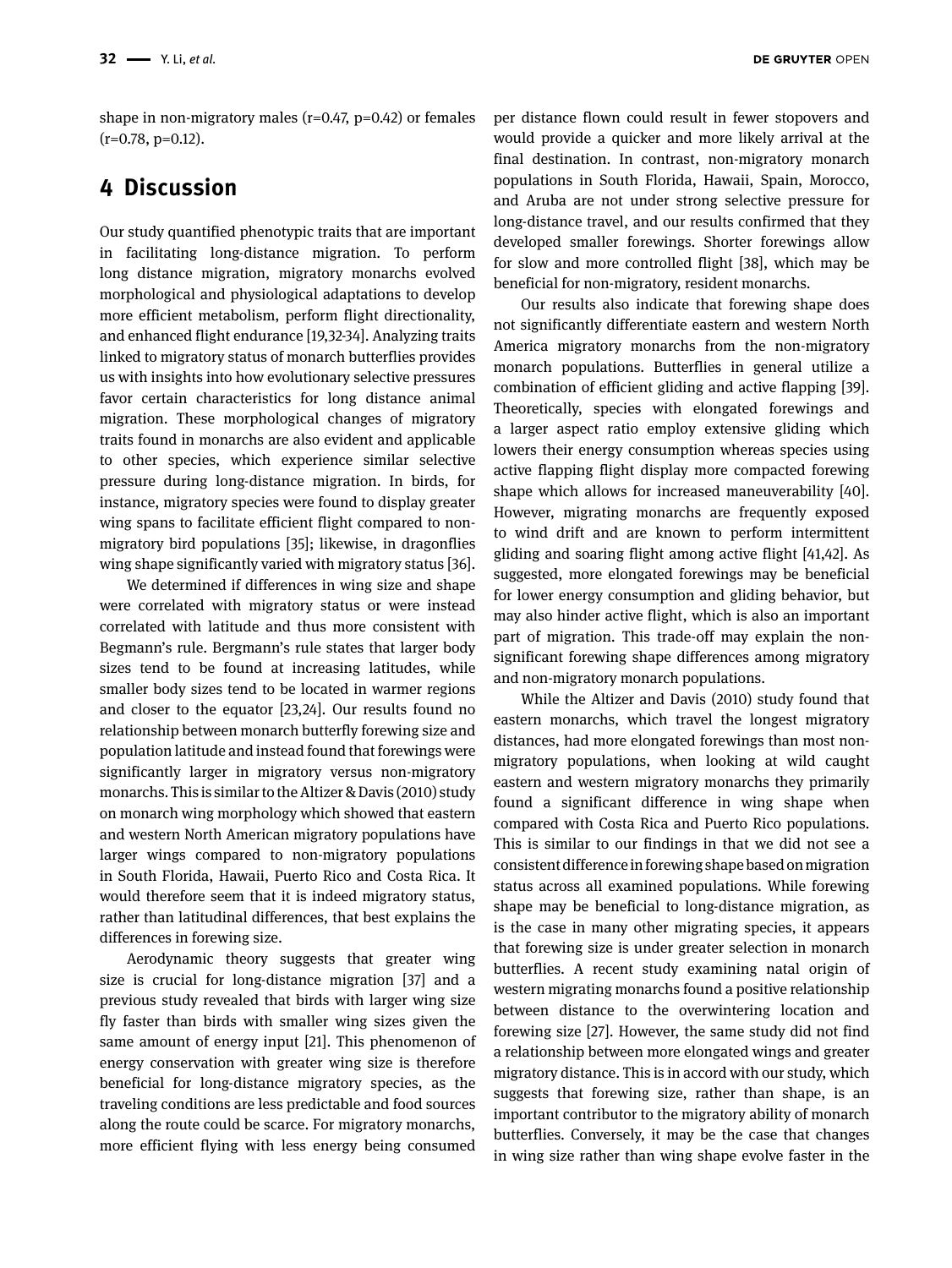non-migratory populations, leading to greater differences in size among migratory and non-migratory monarchs. In this scenario, elongated wings may still be beneficial for long-distance migration, but could explain why more rounded wings are not consistently seen in non-migratory populations. Indeed, a study examining migratory eastern North American monarchs found that earlier migrants tend to have more elongated forewings compared to later migrants, which suggests that elongated wings may provide a benefit in long-distance monarch migration [43].

We found that monarchs in Aruba have significantly rounder wings compared to many other sampling locations, including other non-migratory locations like Hawaii and Morocco. Again, Altizer and Davis (2010) found the forewings of monarchs in Costa Rica and Puerto Rico to be less elongated than both migratory groups and another study found that monarchs in Cuba have less elongated wings as well [44]. While these locations are all non-migratory, they also all share a general locality of being in or sharing coastline with the Caribbean Sea. Since other non-migratory populations from Hawaii, S. Florida and Morocco did not exhibit significantly rounded wings, it is possible that rounded wings may instead be correlated with some aspect of the Caribbean, rather than with migration status.

Overall, our results suggest that forewing size is a major morphological trait related to monarch migration. As such, identifying the genes underlying wing size, for example through Quantitative Trait Analysis on the F2 offspring of migratory and non-migratory monarchs, would be a fruitful avenue towards characterizing the genetic basis of migration.

**Acknowledgements:** Funding for this project was provided by the National Science Foundation (grant DEB-1257160 to J.C.d.R.). We thank E. Sternberg, R. Rarick, C. Gowler, D. Frey, F. Hernández Haeger and M. Maudsley, for help with field collections, and A.K. Davis and two anonymous reviewers for constructive comments that significantly improved the manuscript.

# **References**

- [1] McKinnon L., Smith P.A., Nol E., Martin J.L., Doyle F.I., Abraham K.F., *et al*., Lower Predation Risk for Migratory Birds at High Latitudes. Science, 2010, 327, 326-7
- [2] Altizer S., Bartel R., and Han B.A., Animal migration and infectious disease risk, Science, 2011, 331, 296-302
- [3] Dingle H., Migration strategies of insects, Science, 1972, 175, 1327-1355
- [4] Alerstam T., Conflicting evidence about long-distance animal navigation, Science, 2006, 313, 791-4
- [5] Alerstam T., Hedenstrom A., and Akesson S., Long-distance migration: evolution and determinants, Oikos, 2003, 103, 247-60
- [6] Dingle H., Migration: The Biology of Life on the Move, Oxford University Press, Oxford, 1996
- [7] Skov C., Chapman B.B., Boktoft H., Brodersen J., Bronmark C., Hansson L.A., *et al*., Migration confers survival benefits against avian predators for partially migratory freshwater fish, Biol. Lett., 2013, 9, 20121178
- [8] Liedvogel M., Akesson S., and Bensch S., The genetics of migration on the move, Trends Ecol. Evol., 2011, 26, 561-569
- [9] Slatkin M., Gene flow and the geographic structure of natural populations, Science, 1987, 236, 787-792
- [10] Johst K., and Brandl R., The effect of dispersal on local population dynamics, Ecol. Modell., 1997,104, 87-101
- [11] Birand, A., Vose A., and Gavrilets S., Patterns of species ranges, speciation, and extinction, Am. Nat., 2012, 179, 1-21
- [12] Alonso-Mejia A., Rendon Salinas E., Montesinos-Patino E., and Brower L. P., Use of lipid reserves by monarch butterflies overwintering in Mexico: Implications for conservation, Ecol. Appl., 1997,7,934-947
- [13] Brower L. P., Fink L. S., and Walford P., Fueling the fall migration of the Monarch butterfly, Integr. and Comp. Biol., 2006, 46, 1123-1142
- [14] Suarez-Tovar C.M., and Sarmiento C.E., Beyond the wing planform: morphological differentiation between migratory and nonmigratory dragonfly species, J. Evol. Bio., 2016, 29, 690-703
- [15] Urquhart F.A., and Urquhart N.R., Autumnal migration routes of the eastern population of the monarch butterfly (*Danaus p. plexippus* L.; Danaidae; Lepidoptera) in North America to the overwintering site in the Neovolcanic Plateau of Mexico, Can. J. of Zool. 1978, 56, 1759-64
- [16] Tuskes P. M., and Brower L. P., Overwintering ecology of monarch butterfly, *Danaus plexippus*, in California, Ecol. Entomol., 1978, 3, 141-153
- [17] Miller N. G., Wassenaar L. I., Hobson K. A., and Norris D. R., Migratory Connectivity of the Monarch Butterfly (*Danaus plexippus*): Patterns of Spring Re-Colonization in Eastern North America, PLoS ONE, 2012, http://dx.doi.org/10.1371/journal. pone.0031891
- [18] Pierce A. A., Zalucki M. P., Bangura M., Udawatta M., Kronforst M. R., Altizer S., *et al.*, Serial founder effects and genetic differentiation during worldwide range expansion of [monarch butterflies, Proc. R. Soc. B, Biol, 2014, 281
- [19] Zhan S., Zhang W., Niitepold K., Hsu J., Haeger J. F., Zalucki M. P., *et al.*, The genetics of monarch butterfly migration and warning colouration, Nature, 2014, 514, 317-321
- [20] Pierce A., Altizer S., Chamberlain N., Kronforst M., and de Roode J., Monarchs in a Changing World: Biology and Conservation of an Iconic Butterfly, Cornell University Press, New York, 2015
- [21] Hahn S., Korner-Nievergelt F., Emmenegger T., Amrhein V., Csoergo T., Gursoy A., *et al,* Longer wings for faster springs - wing length relates to spring phenology in a long-distance migrant across its range, Ecol & Evol, 2016, 6, 68-77